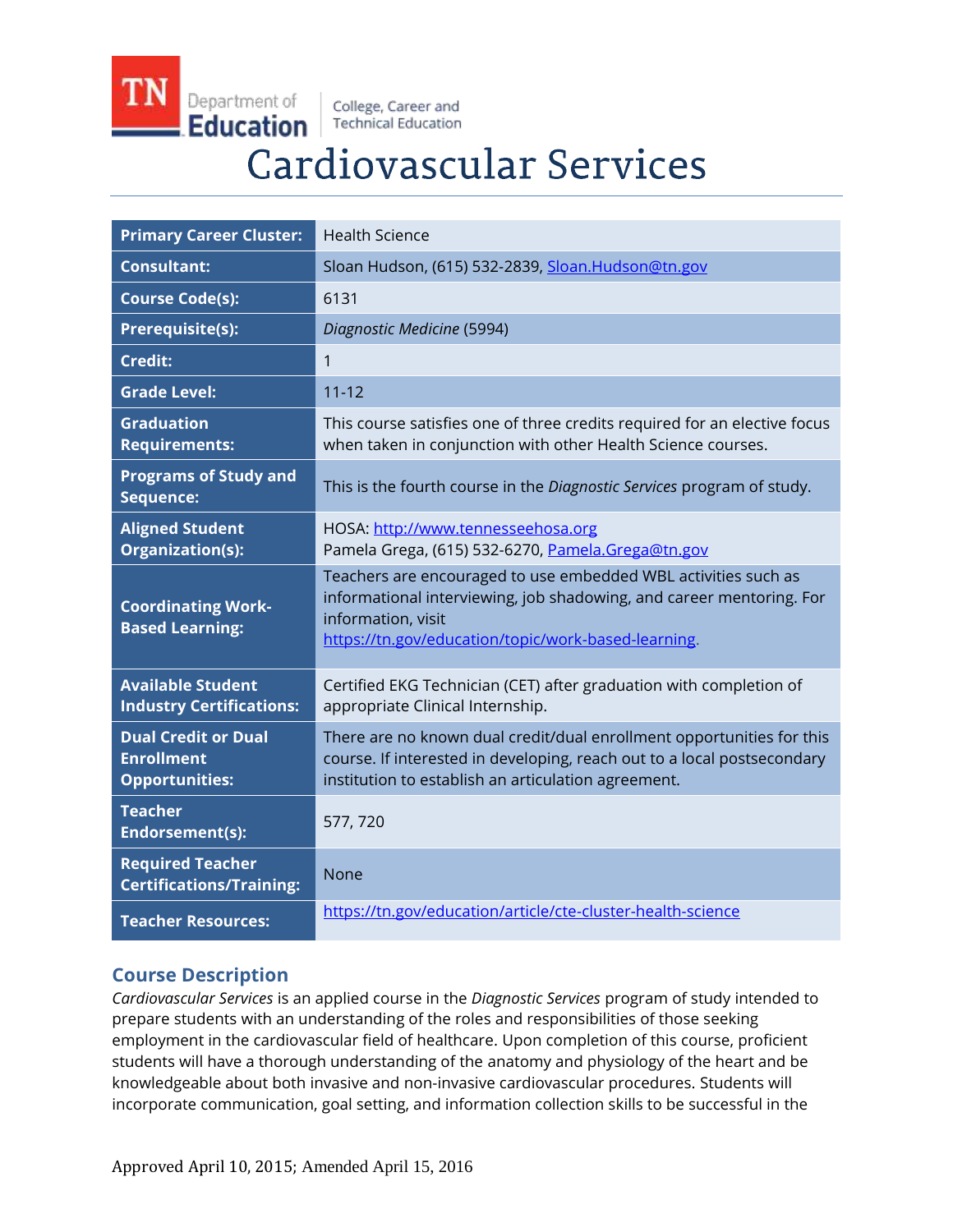workplace. Students who complete a *Clinical Internship* in addition to this course will be eligible upon graduation to sit for the Certified EKG Technician (CET) Exam ; relevant standards are indicated below with ( CET).

## **Program of Study Application**

This is the fourth course in the *Diagnostic Services* program of study. For more information on the benefits and requirements of implementing this program in full, please visit the Health Science website at [https://tn.gov/education/article/cte-cluster-health-science.](https://tn.gov/education/article/cte-cluster-health-science)

# **Course Standards**

#### **Career Planning**

- 1) Research careers within cardiovascular and pulmonary sciences and explain in a graphic illustration or informational artifact\*\* the educational/credentialing requirements, scope of practice, as well as state and national compliance guidelines required of cardiovascular health care professionals.
- 2) Analyze the range of skills, competencies, and professional traits (such as leadership, time management, and ethical responsibility) required for careers in cardiovascular or pulmonary sciences. Using real-time and projected labor market data, identify local and national employment opportunities and determine areas of growth. Complete a job application, resume, and cover letter for one of the jobs located in the search.

#### **Legalities and Ethical Issues**

- 3) Summarize the Health Insurance Portability and Accountability Act (HIPAA) and explain procedure and guidelines concerning receiving and verifying physician orders, identifying the patient/client, and obtaining patient's consent to perform procedures. Identify the procedures that require written permission and those that require only verbal consent. Roleplay these procedures in a classroom and/or clinical setting. Explain, using domain-specific language and accurate definitions of legal concepts, how the content of these legal documents impacts patients' rights for all aspects of care.
- 4) Compare and contrast the costs of preventive medical procedures versus diagnostic medical procedures related to the cardiovascular and pulmonary system. Use information found in news media, professional journals, and trade magazines to help determine if preventive procedures would increase or decrease health care cost as it relates to heart health.

#### **Anatomy and Physiology**

- 5) Relate the gross and cellular structure and function of the cardiovascular and autonomic systems to the following areas.
	- a. Electrophysiology of the heart, including definitions of waveforms
	- b. Control mechanisms and cardiac cycle with normal values (CET)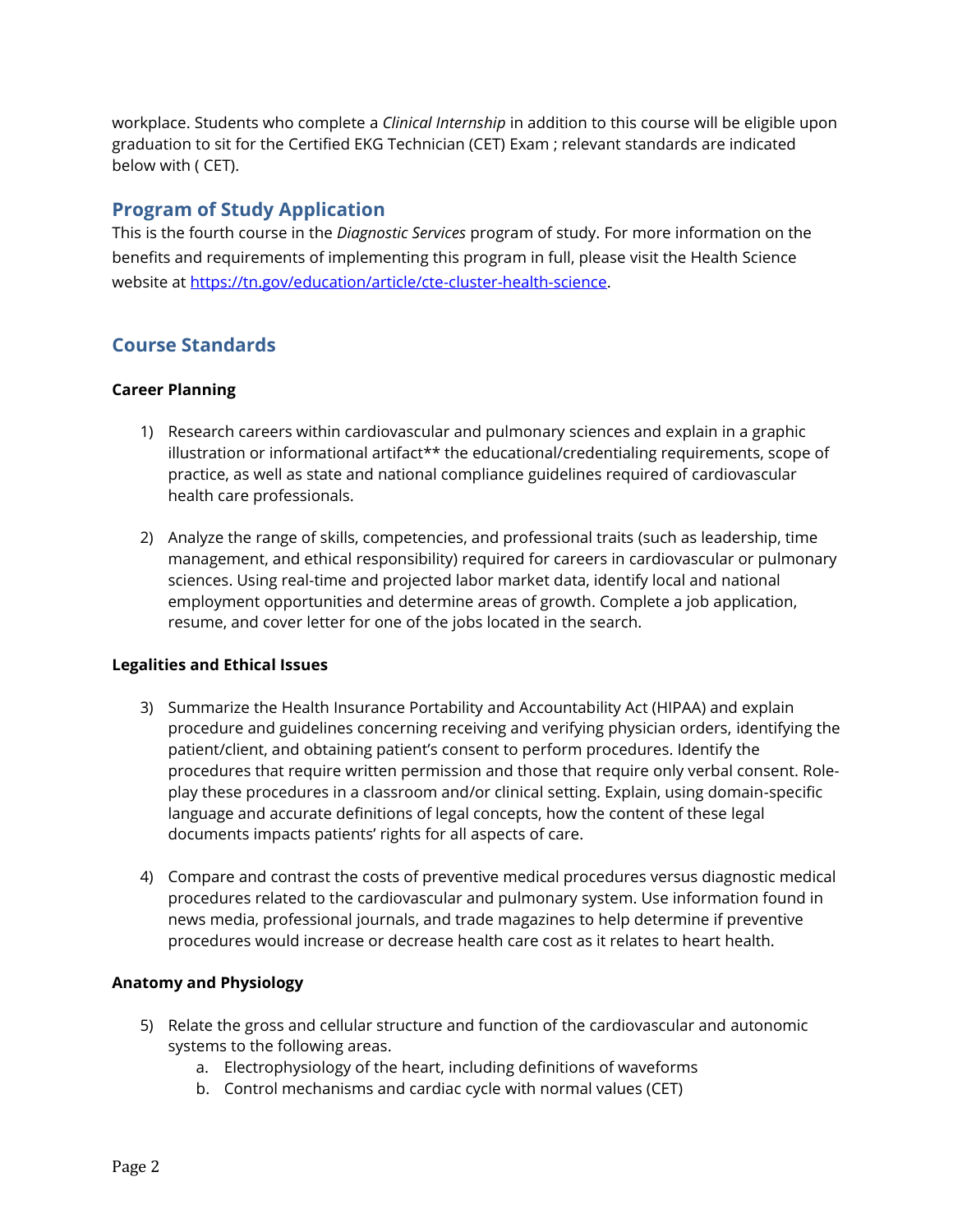- c. Size, location, layers, chambers, valves, pressures, and blood flow of heart (CET)
- d. Relationship of cardiac output to heart rate and stroke volume (CET)
- 6) Interpret the pathophysiology related to normal and abnormal heart sounds and breath sounds. Evaluate simulated heart sounds to identify normal heart sounds, normal lung sounds, murmurs, rubs, extra heart sounds, wheezes, or other abnormal breath sounds via a mannequin or digital substitute.
- 7) Choose a disease, disorder, or emergency situation related to the cardiac, circulatory, pulmonary, or autonomic systems drawn from news media, textbooks, professional journals, or trade magazines. Develop an oral or visual presentation interpreting the scope of the disease/disorder/emergency, basic pathophysiology, affected populations, pharmacological interventions, signs and symptoms, risk factors, existing practices that target the disease/disorder, and interventions available.
- 8) Formulate a written and digital health education project to inform an adult and/or geriatric audience about the negative effects of complications such as electrolyte imbalance, obesity, hypertension, diabetes, or renal impairment on the heart, circulatory, and pulmonary systems.

#### **Diagnostics and Procedures**

- 9) Perform the following duties and tasks related to pre-procedural activity: (CET)
	- a. Perform universal precautions (e.g., hand washing, Personal Protective Equipment)
	- b. Transport the patient
	- c. Prepare the patient (shaving, cleaning skin, etc., should be simulated on mannequin)
	- d. Collect patient information
	- e. Enter information into Electrocardiogram (ECG) machine
	- f. Identify proper landmarks on mannequin
	- g. Maintain patient safety throughout the pre-procedural process
	- h. Vital sign assessment
	- i. Pulse oximeter
- 10) Differentiate between bipolar, unipolar, and precordial leads. Relate their importance in performing an ECG test correctly. Include the concept of Einthoven's Triangle in the explanation.
- 11) Compare and contrast the single- and three-channel ECG machines. Demonstrate the ability to define the purpose of the equipment, and explain indications for use, expected outcomes, advantages, disadvantages, and limitations of each.
- 12) Summarize the history of the ECG machine including aspects of industry standardization and advances in technology. Use a timeline or other graphic to illustrate the major developments.
- 13) Understand principles of and successfully perform skills related to performing a resting ECG (12 lead, 15 lead, etc.), incorporating rubrics from textbooks or clinical standards of practice for the following: (CET)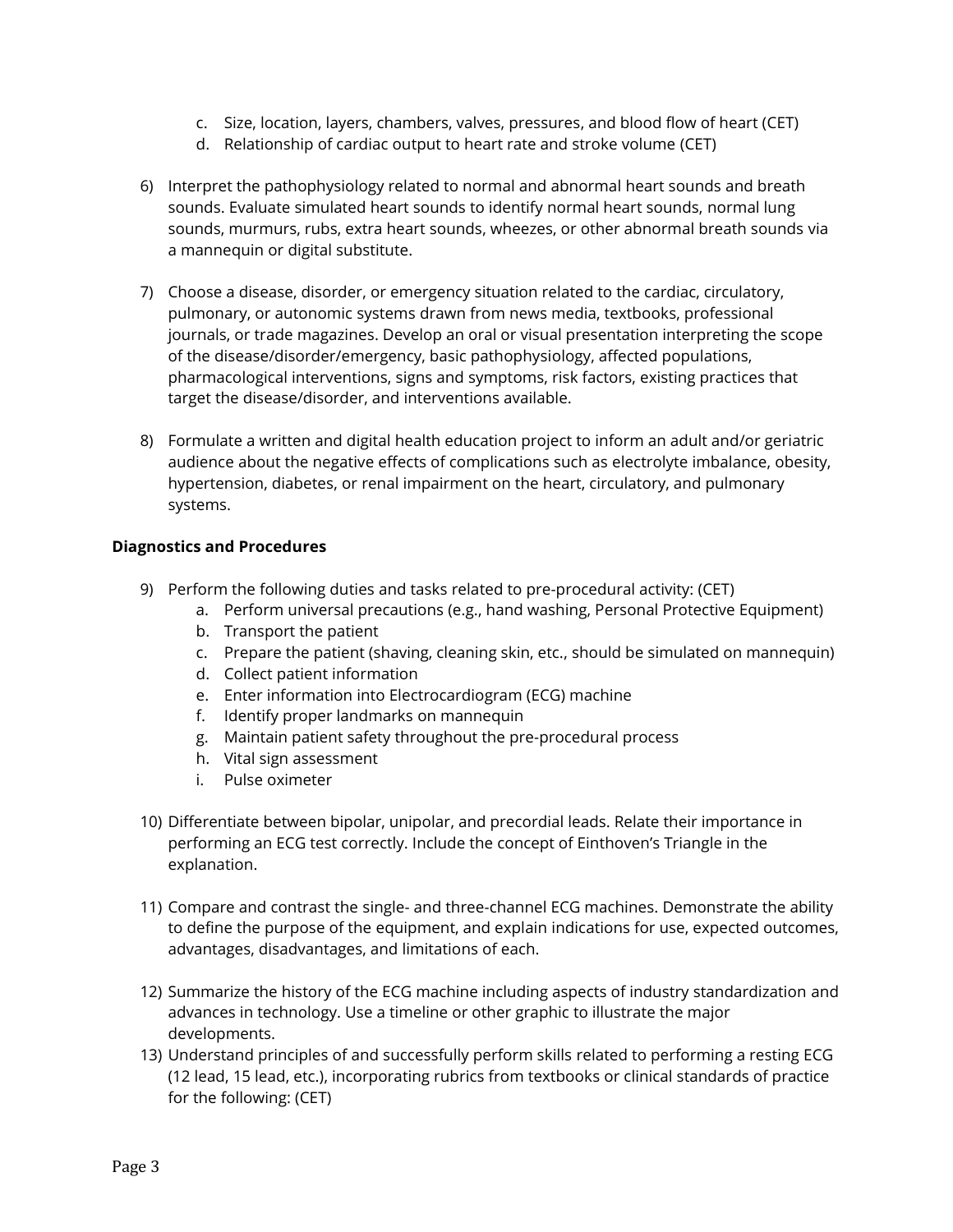- a. Gather supplies and equipment
- b. Educate patient on procedure expectations
- c. Apply electrodes and leads to patient
- d. Confirm equipment
- e. Perform standard ECG

14) Obtain ECG tracing strips and perform rhythm analysis, including the following: (CET)

- a. Analyze ECG tracing for presence of P, Q, R, S, and T waves, heart rate calculation, and axis determination and implications.
- b. Identify ECG tracings indicative of sinus, junctional, atrial, ventricular, atrioventricular, hypertrophy, chamber enlargement, and pacemaker rhythms. Include intraventricular conduction and myocardial perfusion tracings.
- c. Identify electrical interference and somatic tremor on an ECG tracing, as well as the steps to take to alleviate or prevent such artifacts.
- d. Correlate ECG finding (wavelengths, segments, intervals, etc.) with cardiac function.
- e. Correlate ECG morphology with anatomy and physiology.
- 15) Role-play explanation of the cardiovascular reflex test in a mock clinical setting. Discuss at minimum the following: overview or explanation of the test, the associated risks, patient expectations before, during, and after the test, and next steps for abnormal results.
- 16) Summarize in a written, oral, or digital presentation the scope of a typical electrocardiograph test. Draw evidence from textbooks, professional journals, and online healthcare sites (such as Cleveland Clinic, MedLine Plus, and Mayo Clinic) to produce an overview or explanation of the test, the associated risks, and patient expectations before, during, and after testing.
- 17) Construct a chart or a graph that differentiates between the various types of nuclear imaging and the radiographic cardiovascular and pulmonary test. Include within this graph or chart an overview or explanation of the test, the mechanics of the procedure, the associated risks, and patient expectations before, during and after testing. Obtain information from textbooks, professional journals, and online healthcare sites (such as Cleveland Clinic, MedLine Plus, and Mayo Clinic).
- 18) Research the types of invasive diagnostic procedures. Examples might include cardiac catheterization, carotid angiography, electrophysiological studies, intravascular ultrasound, or myocardial biopsy. Develop a patient education packet utilizing medical and non-medical terminology, including the following information: overview or explanation of the procedure, the associated risks, patient expectations before, during, and after the test, and next steps for abnormal results.
- 19) Differentiate between the various types of cardiovascular ultrasound procedures. Discuss what an ultrasound can identify that other procedures might not, in addition to the risk considerations, reliability of results, and proper interpretation of an ultrasound image. Roleplay teaching another classmate about the type of procedure that has been ordered by the physician.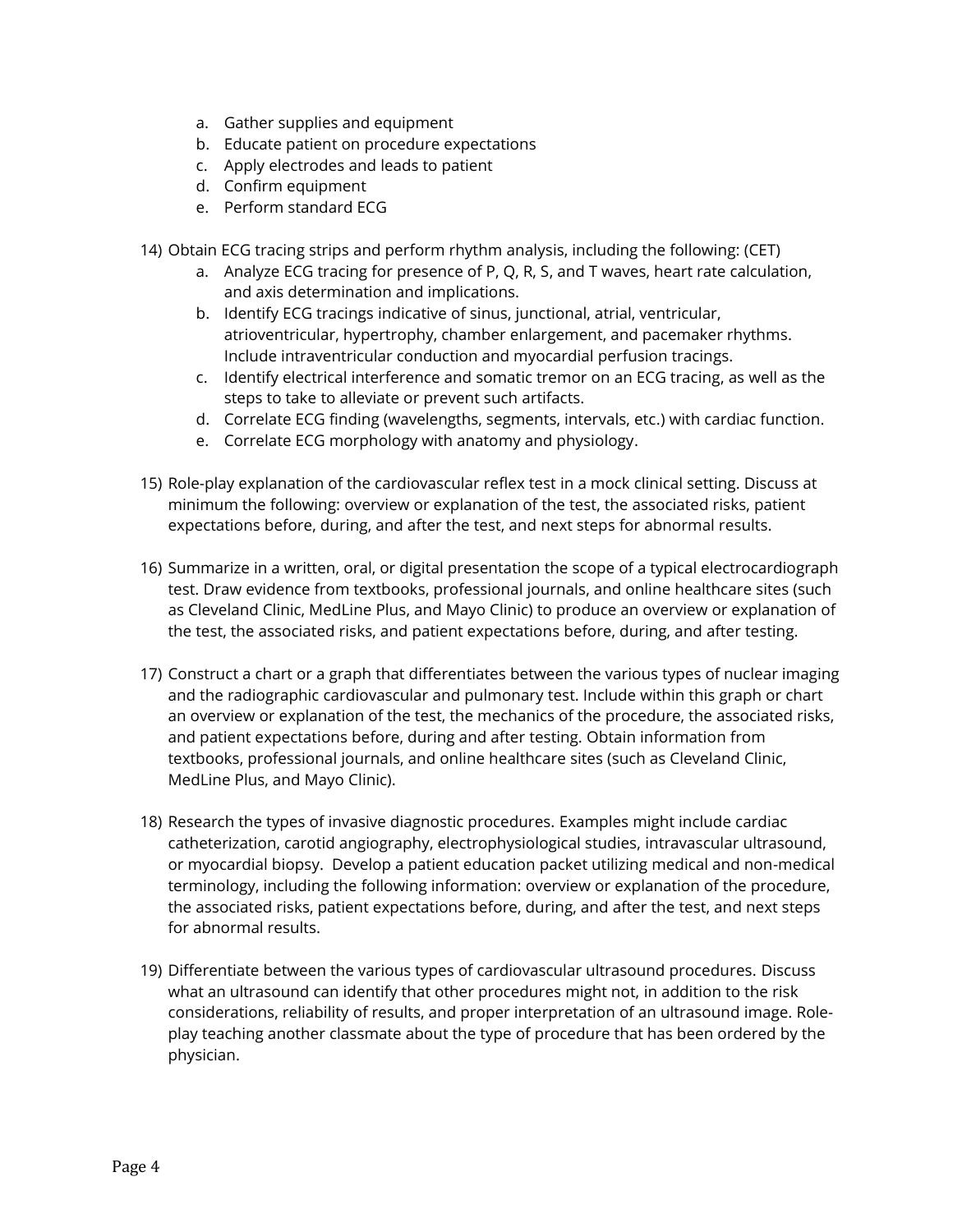#### **Invasive Treatment Procedures**

- 20) Research treatments involving cardiac, vascular, and thoracic surgery for cardiovascular and pulmonary diseases and/or disorders. Analyze in written, oral, or digital format the implications for each, identifying trends and/or advances in available treatments over the past fifty years.
- 21) Identify characteristics and/or signs and symptoms of patients experiencing cardiac and/or pulmonary complications in physician offices or emergency rooms. Create a plan of action for assessment, diagnosis, and treatment of the patient.

#### **Health Statistics**

- 22) The Centers for Disease Control (CDC) suggests that the number one leading cause of deaths in the United States is heart disease, according to 2012 data. Complete a short research project to identify on the local level the 1) incidence of heart disease and disorders, 2) number of associated deaths, 3) preventive measures currently being taken, and 4) available educational programs and initiatives. Document findings in an oral, digital, or visual presentation. Information can be found from organizations such as the CDC, state and county health department websites, and interviews with public health and emergency professionals.
- 23) Research the Healthy People Initiative sponsored by the U.S. Food and Drug Administration (FDA). Identify the goals and objectives, established baselines, and strategies to facilitate progress toward the initiative's goals. Then, develop a marketing campaign to inform a variety of audiences about the initiative. The campaign can include a public service announcement, community awareness project, health education project, and/or public health education project shared with local schools, leaders in the community, and the general public.

## **The following artifacts will reside in the student's portfolio:**

- a. Standard 8 Health education artifact for adult or geriatric audience
- b.Standard 9 Skills checklist
- c. Standard 13 Skills checklist
- d.Standard 21 Plan of action for assessment, diagnosis, and treatment of patient experiencing cardiac or pulmonary complications

## **Standards Alignment Notes**

\*References to other standards include:

- P21: Partnership for 21st Century Skills [Framework for 21st Century Learning](http://www.p21.org/storage/documents/P21_Framework_Definitions.pdf)
	- o Note: While not all standards are specifically aligned, teachers will find the framework helpful for setting expectations for student behavior in their classroom and practicing specific career readiness skills.